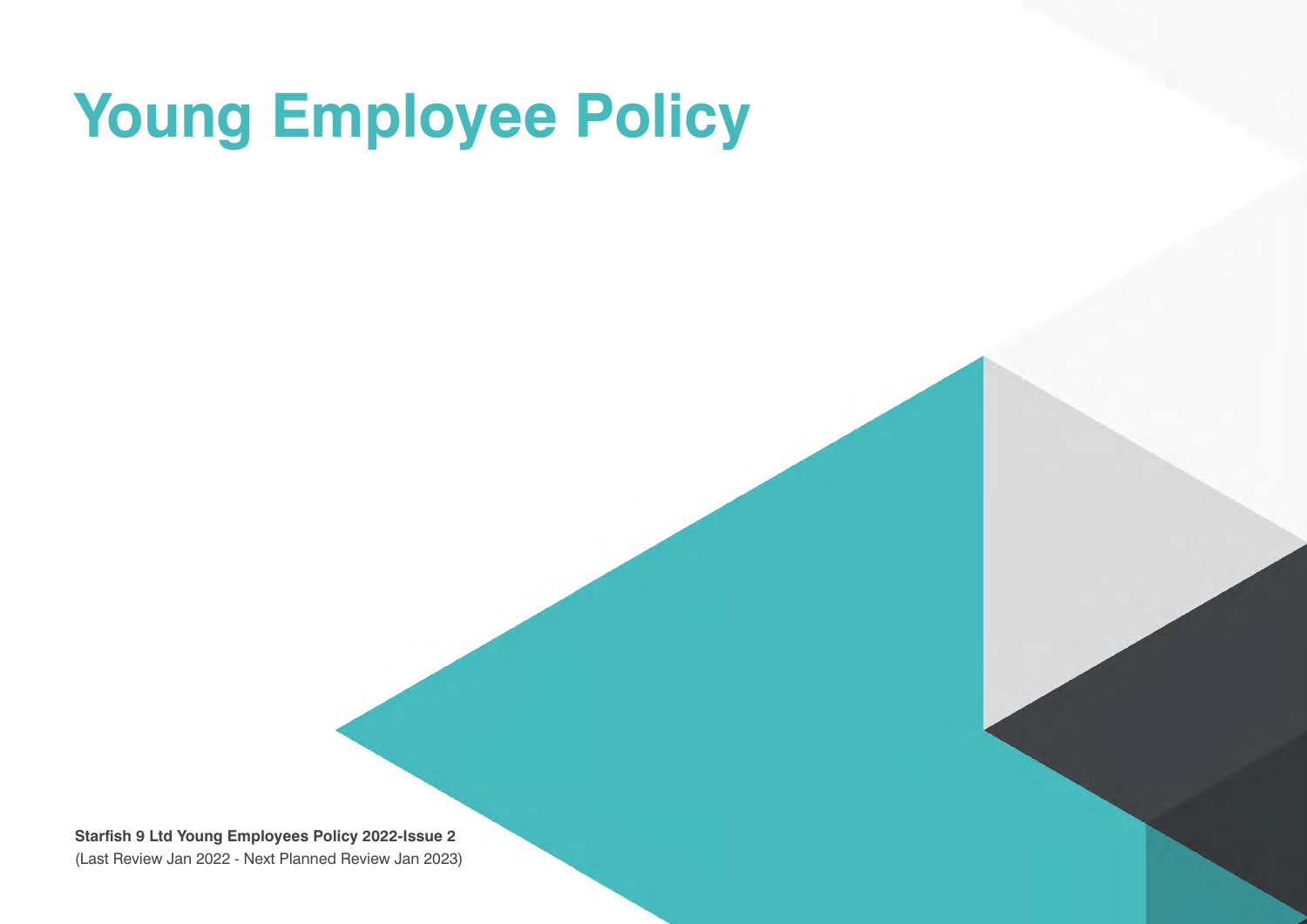# **Young Employee Policy**

#### **Introduction - Young Persons**

A young person is someone who has not reached the age of 18, and a child at work is a young person who has not reached the minimum school leaving age (MSLA), usually 15. Young people are at greater risk whilst at work for the following reasons:

- Lack of knowledge and/or training;
- A young person's body has not fully developed; and
- A young person may be more likely to:
- Take risks;
- Respond to peer group pressure; and
- Be over enthusiastic

#### **Risks**

Before employing a young person Starfish 9 Ltd. will conduct a risk assessment to identify control measures needed to minimize health & safety risks specific to the young person. These risk assessments should consider:

- The workplace where the young person will work;
- Physical, biological and chemical agents;
- The work equipment;
- The organisation of work and the processes involved;
- Health & safety training:
- Risks from particular:
- Agents, carcinogens;
- Processes, e.g. explosives, COSHH Regulations, manual handling, tools and equipment; and
- Dangerous work, e.g. working at height and hot-work.

If a significant risk remains after control measures have been introduced, the risk assessment will determine whether the work of young persons should be restricted, or whether the young person must not be employed to do the work.

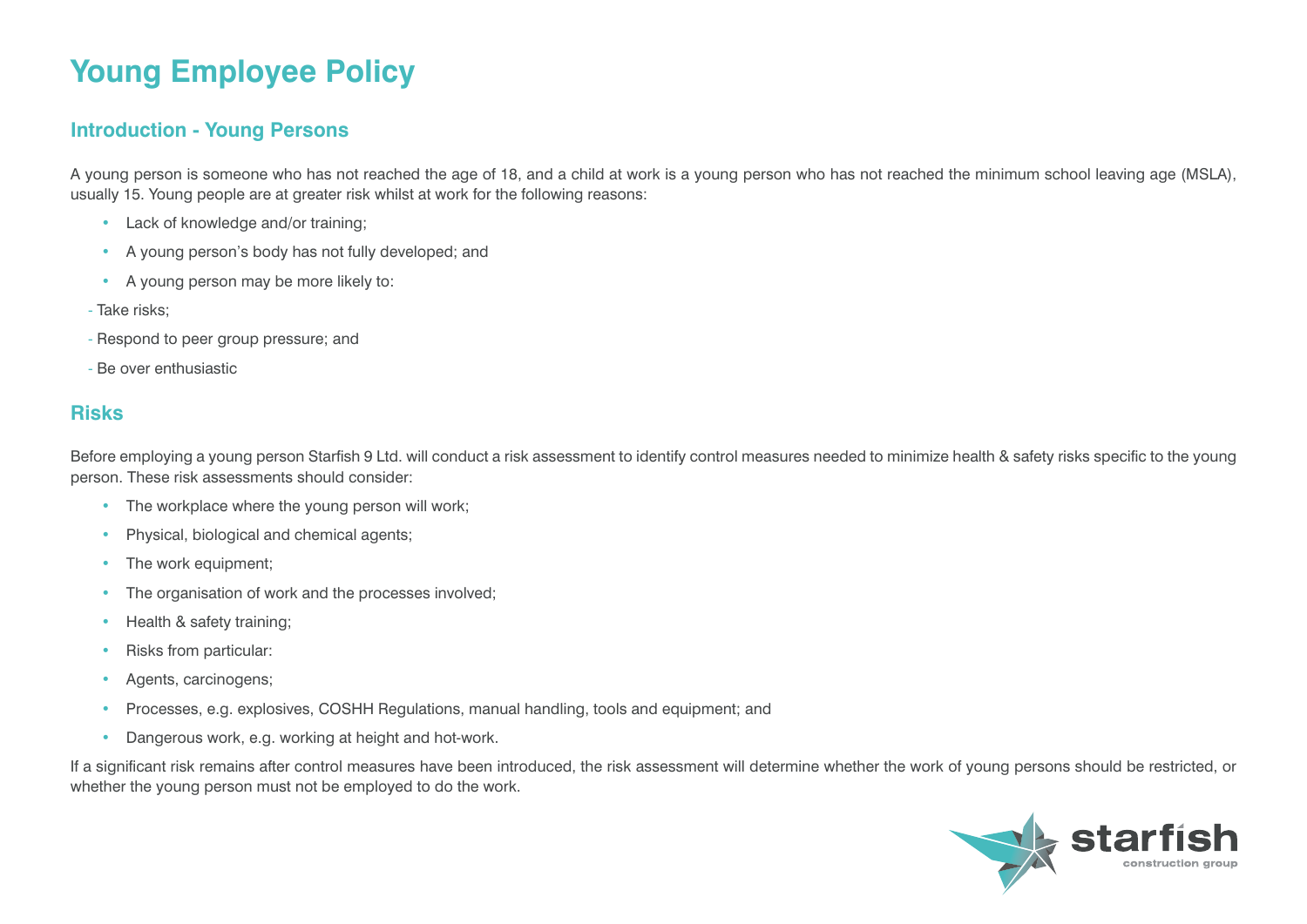Young people over the MSLA should not be employed to do work which:

- Is beyond their physical or psychological capacity;
- Exposes them to substances chronically harmful to human health, e.g. those which are known to be either toxic or carcinogenic, or to have effects likely to be passed on genetically, or likely to harm the unborn child;
- Exposes them to radiation;
- Involves a risk of accidents which they are unlikely to recognize because of, e.g. their lack of experience or training; and
- Involves a risk to their health from extreme heat, noise or vibration.

Exceptions to the above may be made where young workers, e.g. apprentices, are doing work necessary for their training, under proper supervision by a competent person / coach, providing the risks are reduced to the lowest level.

Under no circumstances can children under MSLA do work involving these risks, e.g. work experience.

#### **Control Measures**

STARFISH 9 LTD will not take a young person into their employ unless a risk assessment has been carried out. As with any risk assessments, it must be reviewed and revised if necessary periodically or where circumstances (e.g. nature of work changes, incident occurs) may make the risk assessment no longer valid. When carrying out the risk assessment or the review of the risks to young persons, employers must take into consideration:

- The inexperience and immaturity of young persons;
- Their lack of awareness of risks to their health and safety;
- The fitting out and layout of their workstation and workplace;
- The nature, degree and duration of any exposure to biological, chemical or physical agents;
- Work in which there is a risk of their health from exposure to extreme cold or heat, noise or vibration;
- The form, range use and handling of work equipment;
- The way in which processes and activities are organized;
- Any health and safety training given or intended to be given;
- Risk associated with the agents, processes and work listed in the Annex to EC Directive 94/33/EC;
- Accidents, which are unlikely to be recognized because of a lack of experience, training or sufficient attention to safety;
- Provide information to parents/guardians of school age children about the risks and the control measures to be adopted;

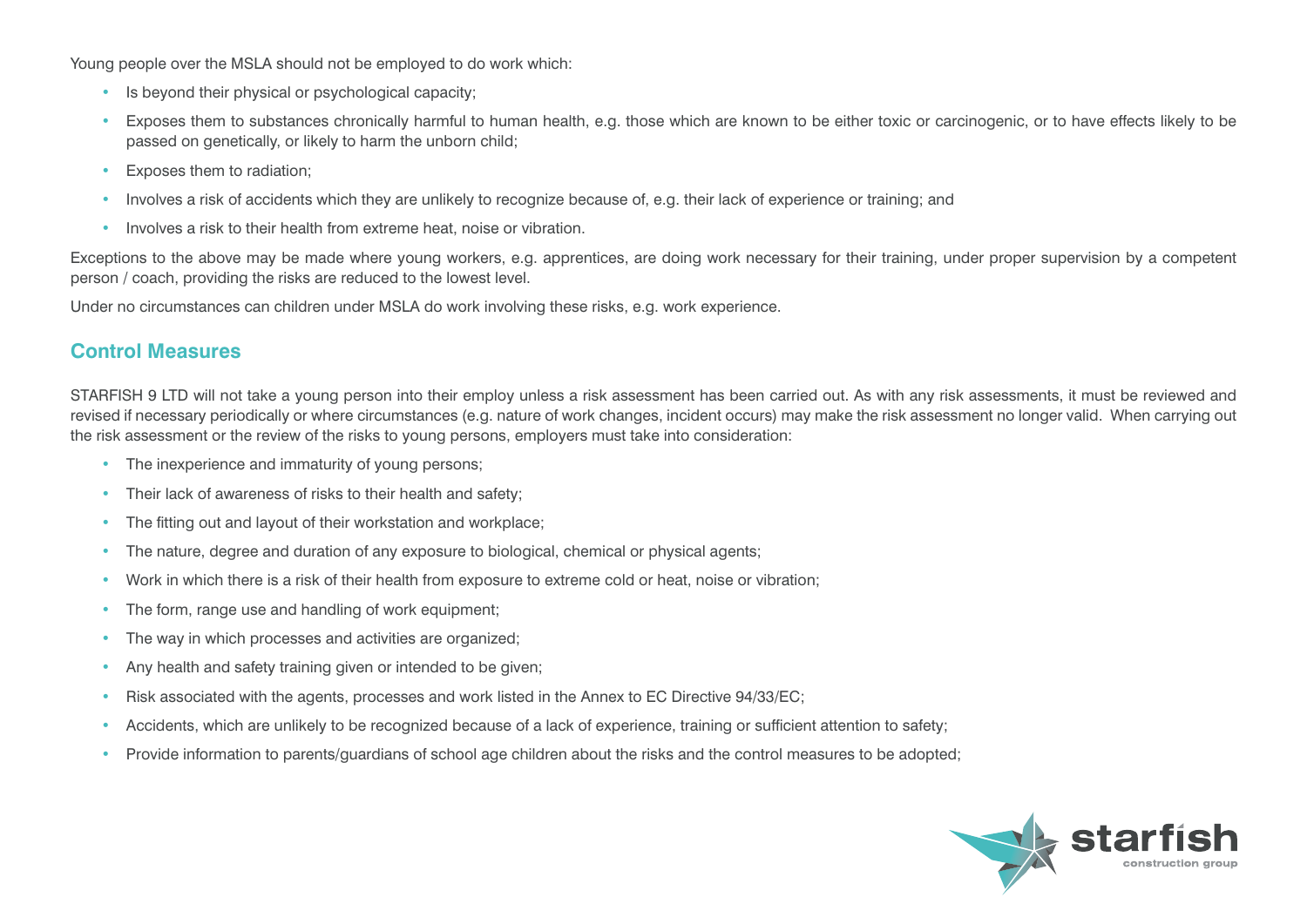- Take account of the Risk Assessments and determine whether the young person should be prohibited from certain work activities except where it is necessary for their training;
- Proper supervision is to be provided by a competent person.

The following generic control measures must also be considered:

- Induction training:
- Close supervision/coaching/mentoring;
- Specific health surveillance;
- Clear lines of communication;
- Restricting the type of work carried out; and
- Restricting the hours worked.

Other factors that should be considered utilising young persons on a site/project include:

- Any statutory restrictions on young persons carrying out activities, e.g. driving;
- Ensuring that any PPE which is required is suitable for their size, shape and purpose; and
- Insurance requirements.

All Starfish 9 Ltd employees/sub contractors are subject to STARFISH 9 LTD site rules and conditions at all times.

All STARFISH 9 LTD employees/sub contractors will receive and sign for a site induction/briefing including STARFISH 9 LTD competencies prior to commencing work onsite.

## **Working at height**

Any young person must be under supervision at all times when working at height. STARFISH 9 LTD will check with our or our sub-contractors insurer that we have sufficient cover to employ young persons and that there are no limits on height; we must also obtain permission to use young persons at height from the principal contractor – their site rules and instructions are FINAL.

In respect of Sub-Contractors employing young persons, proof of Risk Assessments, information, instruction and training is to be provided prior to commencement on site.